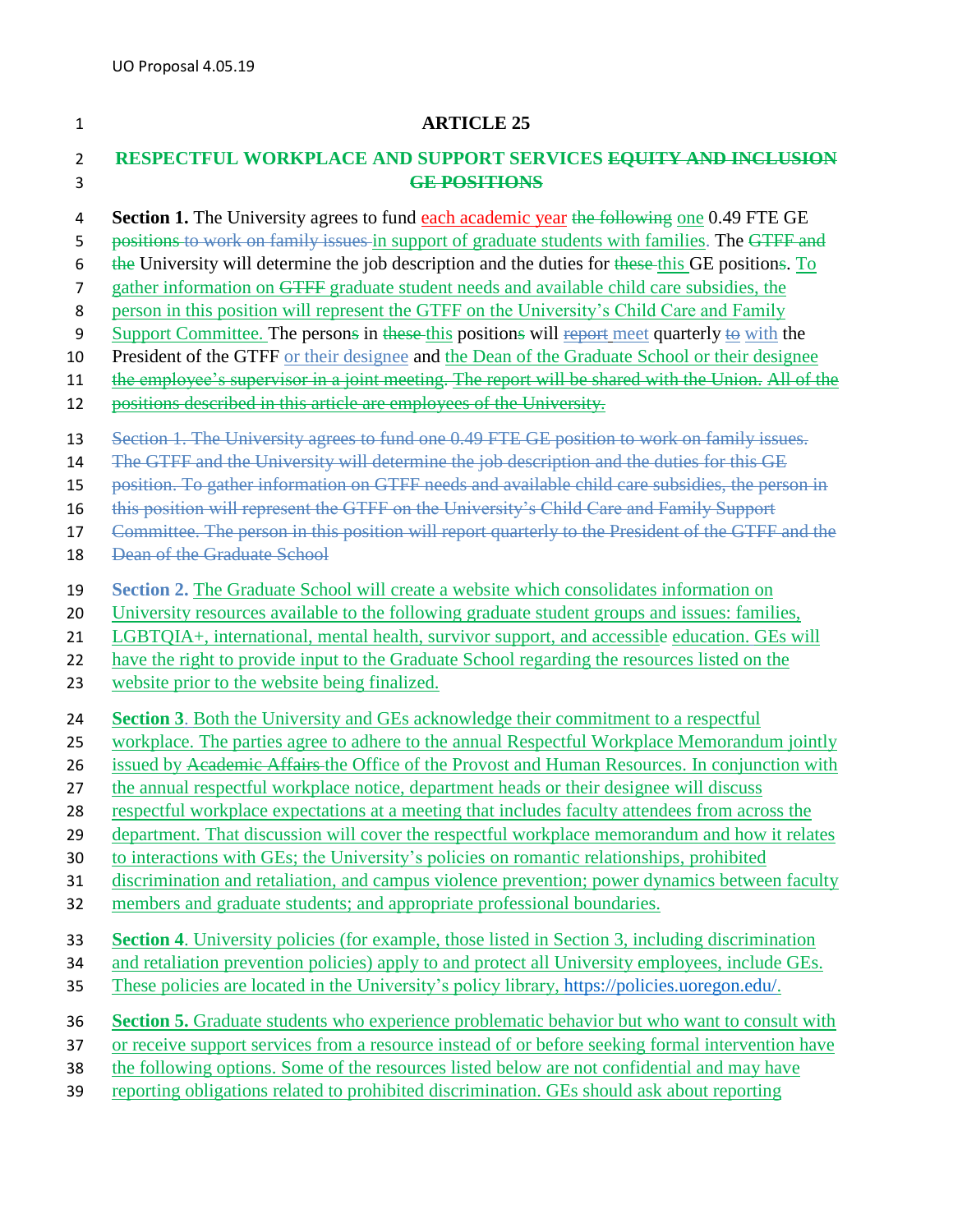| 40<br>41<br>42                               |                | obligations before consulting. The resources listed below are not advocates but can talk to GEs<br>about their options. The below options are available even if the underlying behavior is not a<br>policy violation or a violation of the collective bargaining agreement:                                                                                                                                                                                                                                                                                                           |
|----------------------------------------------|----------------|---------------------------------------------------------------------------------------------------------------------------------------------------------------------------------------------------------------------------------------------------------------------------------------------------------------------------------------------------------------------------------------------------------------------------------------------------------------------------------------------------------------------------------------------------------------------------------------|
| 43<br>44                                     | $a_{\cdot}$    | Consult with their supervisor or the department head to discuss the underlying dispute<br>and what informal steps can be taken to address the situation;                                                                                                                                                                                                                                                                                                                                                                                                                              |
| 45<br>46                                     | $\mathbf{b}$ . | Consult with the Graduate School to see if there are options to change, modify or remove<br>duties or change the GE's assignment;                                                                                                                                                                                                                                                                                                                                                                                                                                                     |
| 47<br>48<br>49                               | $\mathbf{c}$ . | Consult with the Office of the Dean of Students regarding support services that are<br>available to students, like working with crisis advocates to obtain academic and job-<br>related accommodations;                                                                                                                                                                                                                                                                                                                                                                               |
| 50                                           | $\mathbf{d}$ . | Consult with the ombuds office regarding informal dispute resolution tools and options;                                                                                                                                                                                                                                                                                                                                                                                                                                                                                               |
| 51                                           | e.             | Consult with counselors in the University's Counseling and Testing Center;                                                                                                                                                                                                                                                                                                                                                                                                                                                                                                            |
| 52                                           | f.             | Consult with medical professionals at the University's health care center;                                                                                                                                                                                                                                                                                                                                                                                                                                                                                                            |
| 53                                           | g.             | Engage the Facilitated Dispute Resolution Process outlined in Appendix X; or                                                                                                                                                                                                                                                                                                                                                                                                                                                                                                          |
| 54                                           | h.             | Consult with the University's employee and labor relations team.                                                                                                                                                                                                                                                                                                                                                                                                                                                                                                                      |
| 56<br>57<br>58<br>59                         |                | GEs who feel unsafe or who are being threatened should call the police. GEs experiencing<br>discrimination or who need to report an incident of discrimination, should contact the Office for<br>Investigations and Civil Rights Compliance (investigations.uoregon.edu).                                                                                                                                                                                                                                                                                                             |
| 60<br>61<br>62<br>63<br>64                   |                | a. Family Issues GE. To gather information on GTFF graduate student and employee needs,<br>available child care subsidies, and other family support services, and in support of<br>graduate students with families. The person in this position will shall represent the GTFF<br>on the University's Child Care and Family Support Committee.                                                                                                                                                                                                                                         |
| 65<br>66<br>67<br>68<br>69<br>70<br>71<br>72 |                | b. Two LGBTQIA+ Support GEs. To gather information on graduate student and employee<br>needs and available LGBTQIA+ health and support resources, and to assist LGBTQIA+<br>persons in accessing University and community resources. The persons in these positions<br>will assist the Office of the Dean of Students on issues related to the University's LGBT<br>Education and Support Services and the University Health Center's LGBTQIA+<br>Services. The persons in these positions will represent the GTFF on the University's<br>Equity, Inclusion, and Diversity Committee. |
| 73<br>74<br>75                               |                | e. Mental Health Support GE. To gather information on graduate student needs and<br>available University and community mental health related services. The person in this<br>position will research mental health issues specific to graduate students and advocate for                                                                                                                                                                                                                                                                                                               |